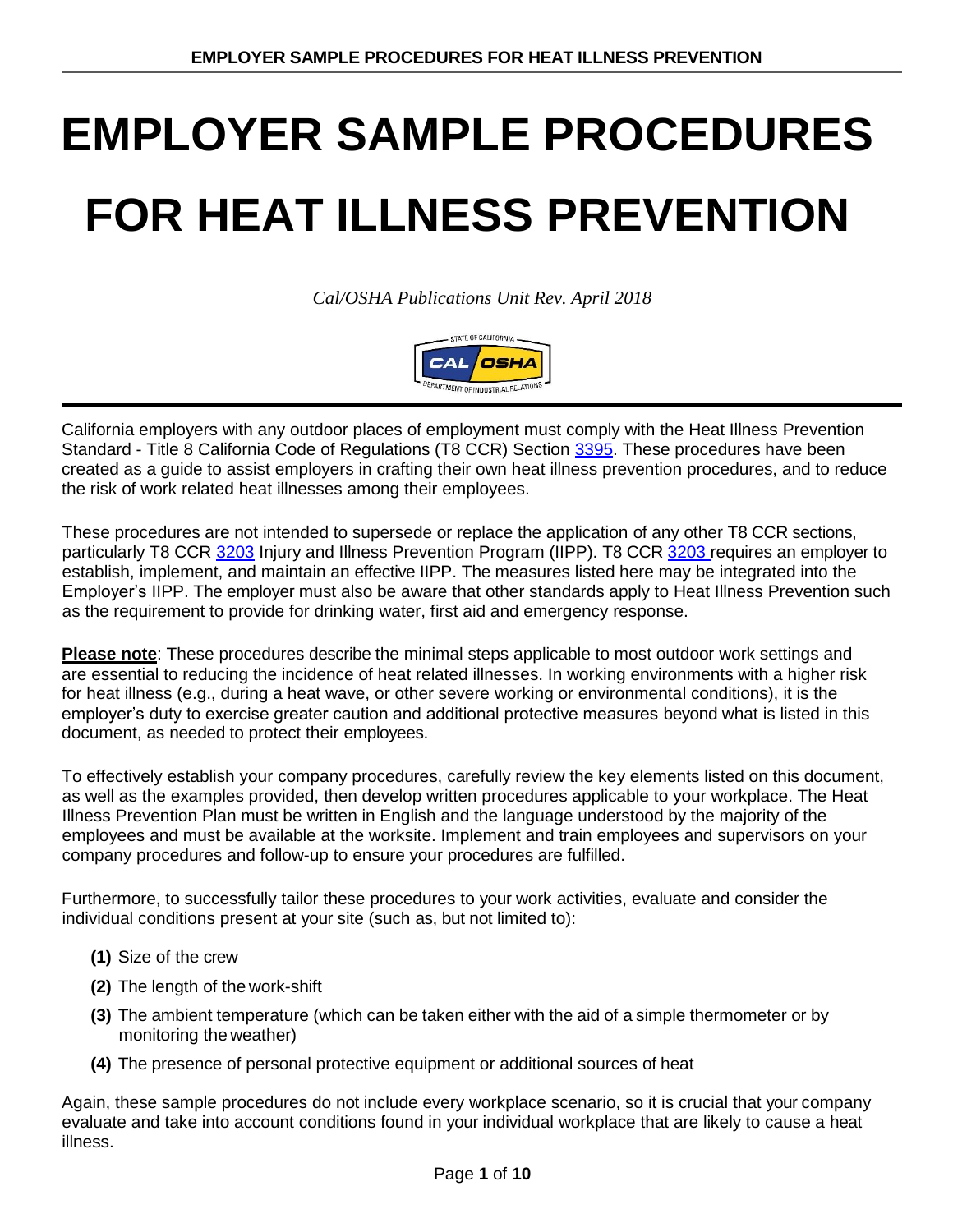#### **Mandatory - Requirements for written procedures must also:**

- **1.** Identify the designated person(s) that has been assigned the applicable task(s) (e.g. supervisor, foreman, safety coordinator, crew leader).
- **2.** Provide specific details required to carry out the task and ensure that the task is accomplished successfully (e.g. how many water containers/shade structures, of what size, distance to placement, frequency of water-level replenishment/weather-tracking/water breaks/reminders, etc.). For additional information, see the **EnforcementQ&A**.
- **3.** Specify how these procedures will be communicated to your employees and in particular to the persons assigned these responsibilities (e.g. via training, meeting), and how it will be ascertained that these company instructions and procedures arefollowed.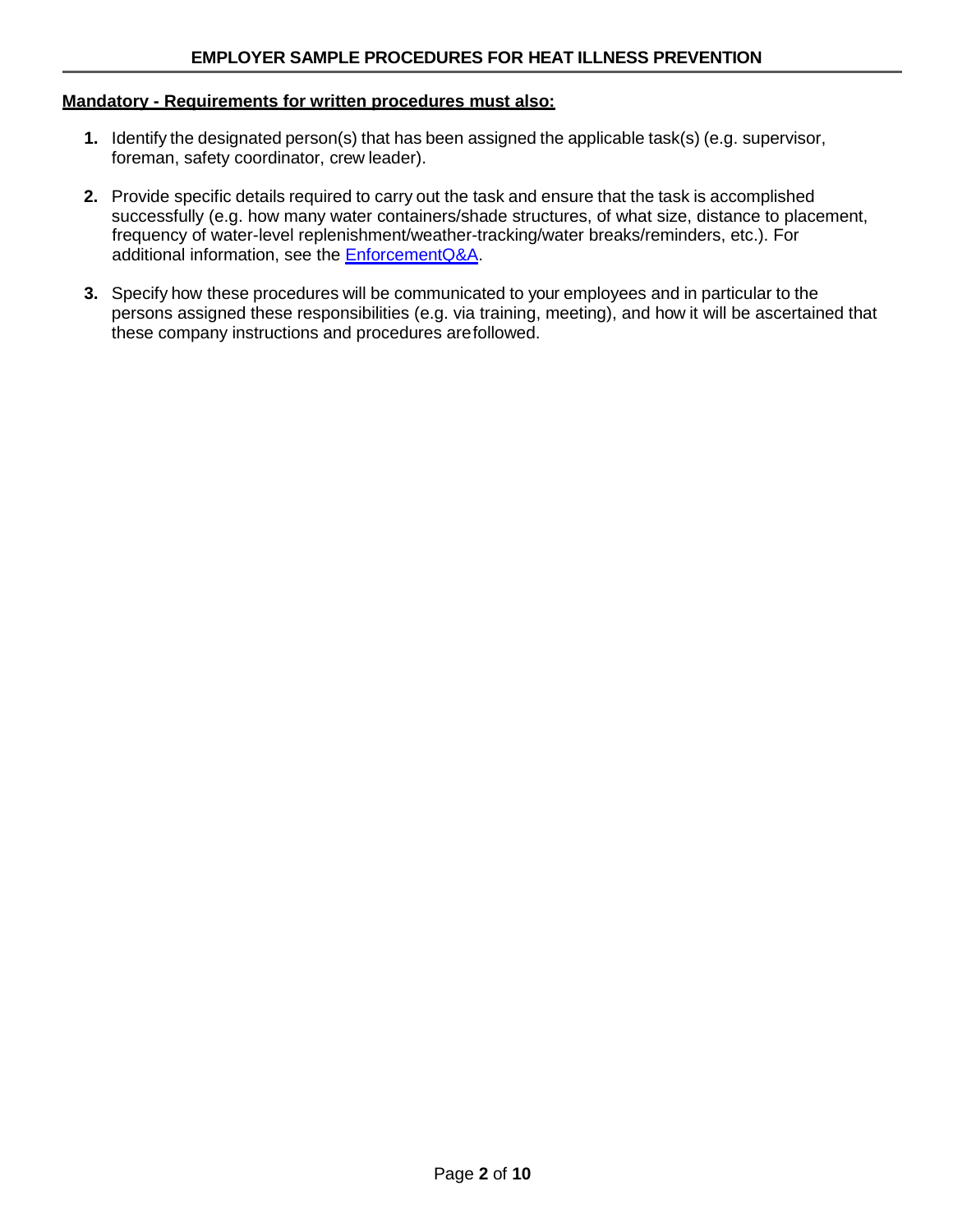**\_\_\_\_\_\_\_\_\_\_\_\_\_\_\_\_\_\_\_\_\_\_\_\_\_\_\_\_** EMPLOYER'S NAME

The following designated person or persons (Program Administrator Safety Coordinator/ Supervisor/Foreman/Field Supervisor/Crew Leader) have the authority and responsibility for implementing the provisions of this program at this worksite.

## **Name/Title/Phone Number**

**1. 2. 3. 4. 5.**

*Note: Any of the following items applicable for the provision of water, shade, high heat, acclimatization methods and emergency procedures must have additional language added to provide specifics on how your company intends on implementing these provisions at the job site.*

## **Sample Procedures to Consider for the Provision of Water (include but are not limited to the following)**:

Drinking water containers (of five to 10 gallons each) will be brought to the site, so that at least two  $\Box$  quarts per employee are available at the start of the shift. All workers, whether working individually or in smaller crews, will have access to drinking water.

Paper cone rims or bags of disposable cups and the necessary cup dispensers will be made  $\Box$  available to workers and will be kept clean until used.

As part of the Effective Replenishment Procedures, the water level of all containers will be checked □ periodically (e.g. every hour, every 30 min.), and more frequently when the temperature rises. Water containers will be refilled with cool water when the water level within a container drops below 50 percent. Additional water containers (e.g. five-gallon bottles) will be carried, to replace water as needed.

Water will be fresh, pure, and suitably cool and provided to employees free of charge. Supervisors  $\Box$  will visually examine the water and pour some on their skin to ensure that the water is suitably cool. During hot weather, the water must be cooler than the ambient temperature but not so cool as to cause discomfort.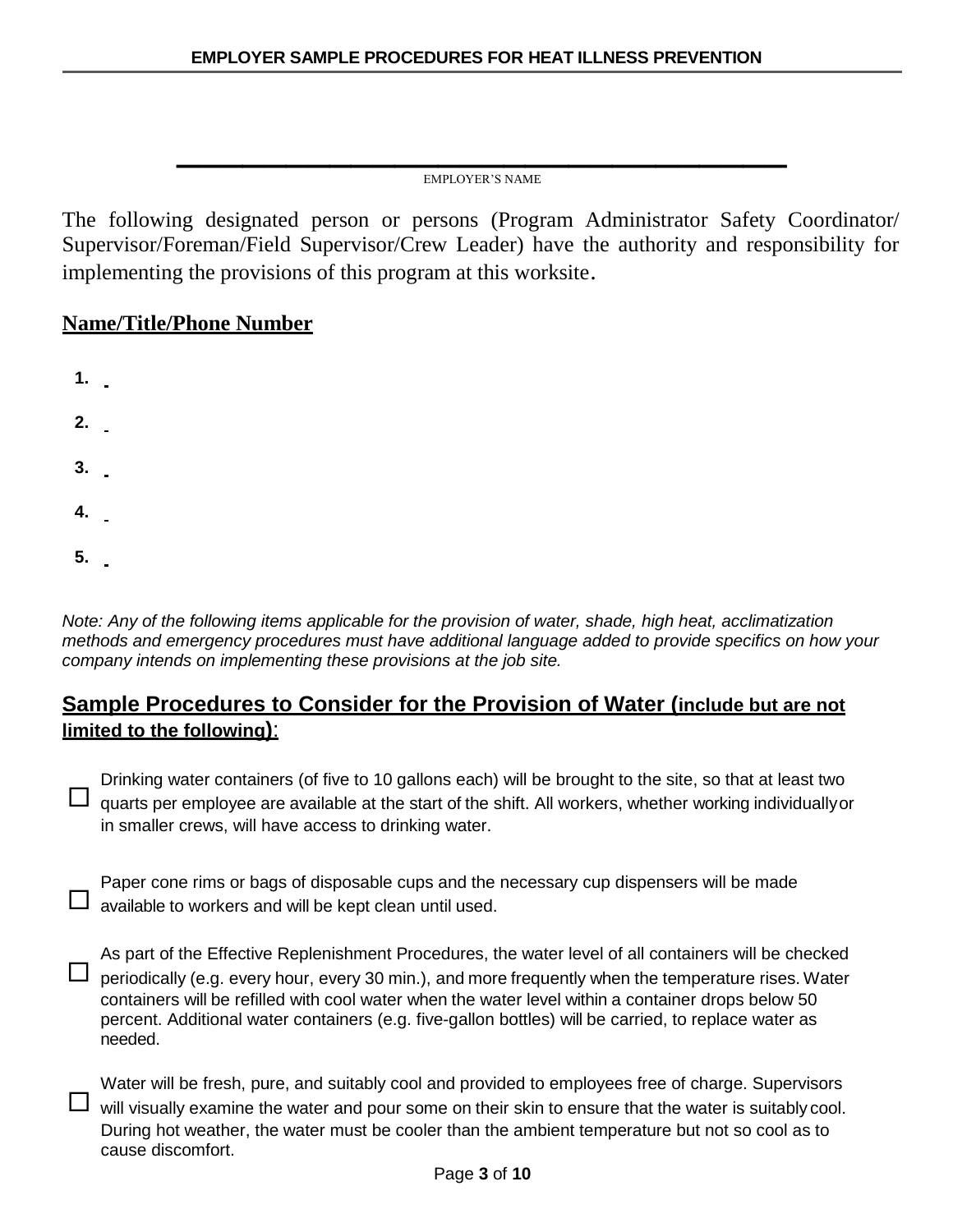| Water containers will be located as close as practicable to the areas where employees are working<br>(given the working conditions and layout of the worksite), to encourage the frequent drinking of<br>water. If field terrain prevents the water from being placed as close as possible to the workers,<br>bottled water or personal water containers will be made available, so that workers can have drinking<br>water readily accessible.                                           |
|-------------------------------------------------------------------------------------------------------------------------------------------------------------------------------------------------------------------------------------------------------------------------------------------------------------------------------------------------------------------------------------------------------------------------------------------------------------------------------------------|
| Since water containers are smaller than shade structures, they can be placed closer to employees<br>than shade structures. Placing water only in designated shade areas or where toilet facilities are<br>located is not sufficient. When employees are working across large areas, water will be placed in<br>multiple locations. For example, on a multi-story construction site, water should be placed in a safely<br>accessible location on every floor where employees are working. |
| All water containers will be kept in sanitary condition. Water from non-approved or non-tested water<br>sources (e.g., untested wells) is not acceptable. If hoses or connections are used, they must be<br>governmentally approved for potable drinking water systems, as shown on the manufactures label.                                                                                                                                                                               |
| Daily, workers will be reminded of the location of the water coolers and of the importance of drinking<br>water frequently. When the temperature exceeds or is expected to exceed 80 degrees Fahrenheit,<br>brief 'tailgate' meetings will be held each morning to review with employees the importance of<br>drinking water, the number and schedule of water and rest breaks and the signs and symptoms of<br>heat illness.                                                             |
| Audible devices (such as whistles or air horns) will be used to remind employees to drink water.                                                                                                                                                                                                                                                                                                                                                                                          |
| When the temperature equals or exceeds 95 degrees Fahrenheit or during a heat wave, pre-shift<br>meetings before the commencement of work to encourage employees to drink plenty of water and remind<br>employees of their right to take a cool-down rest when necessary will be conducted. Additionally, the<br>number of water breaks will be increased. Supervisors/foreman will lead by example and workers will be<br>reminded throughout the work shift to drink water.             |
| Individual water containers or bottled water provided to workers will be adequately identified to<br>eliminate the possibility of drinking from a co-worker's container or bottle.                                                                                                                                                                                                                                                                                                        |
|                                                                                                                                                                                                                                                                                                                                                                                                                                                                                           |

## **Sample Procedures for Access to Shade (include but are not limited to the following)**:

Shade structures will be opened and placed as close as practical to the workers when the  $\Box$  temperature equals or exceeds 80 degrees Fahrenheit. When the temperature is below 80 degrees Fahrenheit, access to shade will be provided promptly, when requested by an employee.

**Note**: The interior of a vehicle may not be used to provide shade unless the vehicle is air-conditioned and the air conditioner is on.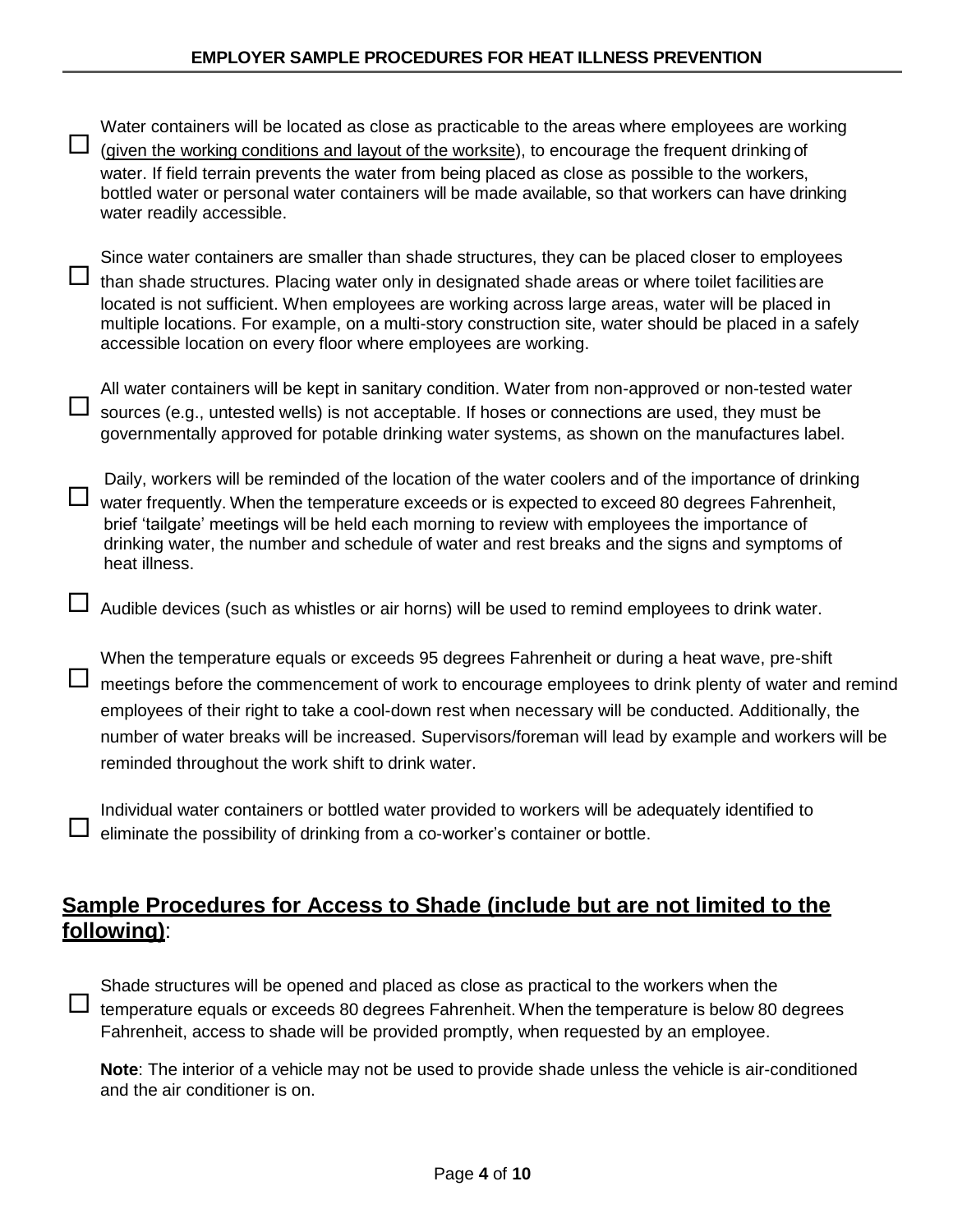| periods.)                                                                                                                                                                                                                                                                                                                                                                                                                                                                                                                               | Enough shade structures will be available at the site to accommodate all of the employees who are on<br>such a break at any point in time. During meal periods there will be enough shade for all of the<br>employees who choose to remain in the general area of work or in areas designated for recovery and<br>rest periods. (Employers may rotate employees in and out of meal periods, as with recovery and rest                                                                       |  |                                                                                          |  |
|-----------------------------------------------------------------------------------------------------------------------------------------------------------------------------------------------------------------------------------------------------------------------------------------------------------------------------------------------------------------------------------------------------------------------------------------------------------------------------------------------------------------------------------------|---------------------------------------------------------------------------------------------------------------------------------------------------------------------------------------------------------------------------------------------------------------------------------------------------------------------------------------------------------------------------------------------------------------------------------------------------------------------------------------------|--|------------------------------------------------------------------------------------------|--|
|                                                                                                                                                                                                                                                                                                                                                                                                                                                                                                                                         | Daily, workers will be informed of the location of the shade structures and will be encouraged to take a<br>five-minute cool-down rest in the shade. An employee who takes a preventative cool-down restbreak<br>will be monitored and asked if he/she is experiencing symptoms of heat illness and in no case will the<br>employee be ordered back to work until signs or symptoms of heat illness have abated. (see also the<br>section on Emergency Response for additional information) |  |                                                                                          |  |
| Shade structures will be relocated to follow along with the crew and they will be placed as close as<br>practical to the employees, so that access to shade is provided at all times. All employees on a<br>recovery, rest break or meal period will have full access to shade so they can sit in a normal posture<br>without having to be in physical contact with each other.                                                                                                                                                         |                                                                                                                                                                                                                                                                                                                                                                                                                                                                                             |  |                                                                                          |  |
| In situations where trees or other vegetation are used to provide shade (such as in orchards), the<br>thickness and shape of the shaded area will be evaluated, before assuming that sufficient shadow is<br>being cast to protect employees.                                                                                                                                                                                                                                                                                           |                                                                                                                                                                                                                                                                                                                                                                                                                                                                                             |  |                                                                                          |  |
| In situations where it is not safe or feasible to provide access to shade (e.g., during high winds), a note<br>will be made of these unsafe or unfeasible conditions, and of the steps that will be taken to provide<br>shade upon request.                                                                                                                                                                                                                                                                                             |                                                                                                                                                                                                                                                                                                                                                                                                                                                                                             |  |                                                                                          |  |
| For non-agricultural employers, in situations where it is not safe or feasible to provide shade (mobile<br>equipment and vehicle hazards, high winds), a note will be made of these unsafe or unfeasible<br>conditions, and of the steps that will be taken to provide alternative cooling measures but with<br>equivalent protection as shade.                                                                                                                                                                                         |                                                                                                                                                                                                                                                                                                                                                                                                                                                                                             |  |                                                                                          |  |
|                                                                                                                                                                                                                                                                                                                                                                                                                                                                                                                                         | Sample Procedures for Monitoring the Weather (include but are not limited to):                                                                                                                                                                                                                                                                                                                                                                                                              |  |                                                                                          |  |
| The supervisor will be trained and instructed to check in advance the extended weather forecast.<br>Weather forecasts can be checked with the aid of the internet (http://www.nws.noaa.gov/), or by calling<br>the National Weather Service phone numbers (see CA numbers below) or by checking the Weather<br>Channel TV Network. The work schedule will be planned in advance, taking into consideration whether<br>high temperatures or a heat wave is expected. This type of advance planning should take place all<br>summer long. |                                                                                                                                                                                                                                                                                                                                                                                                                                                                                             |  |                                                                                          |  |
|                                                                                                                                                                                                                                                                                                                                                                                                                                                                                                                                         | <b>CALIFORNIA Dial-A-Forecast</b>                                                                                                                                                                                                                                                                                                                                                                                                                                                           |  |                                                                                          |  |
| $\bullet$                                                                                                                                                                                                                                                                                                                                                                                                                                                                                                                               | Eureka 707-443-7062<br>Hanford 559-584-8047<br>Los Angeles 805-988-6610(#1)                                                                                                                                                                                                                                                                                                                                                                                                                 |  | Sacramento 916-979-3051<br>San Diego 619-297-2107 (#1)<br>San Francisco 831-656-1725(#1) |  |
|                                                                                                                                                                                                                                                                                                                                                                                                                                                                                                                                         |                                                                                                                                                                                                                                                                                                                                                                                                                                                                                             |  |                                                                                          |  |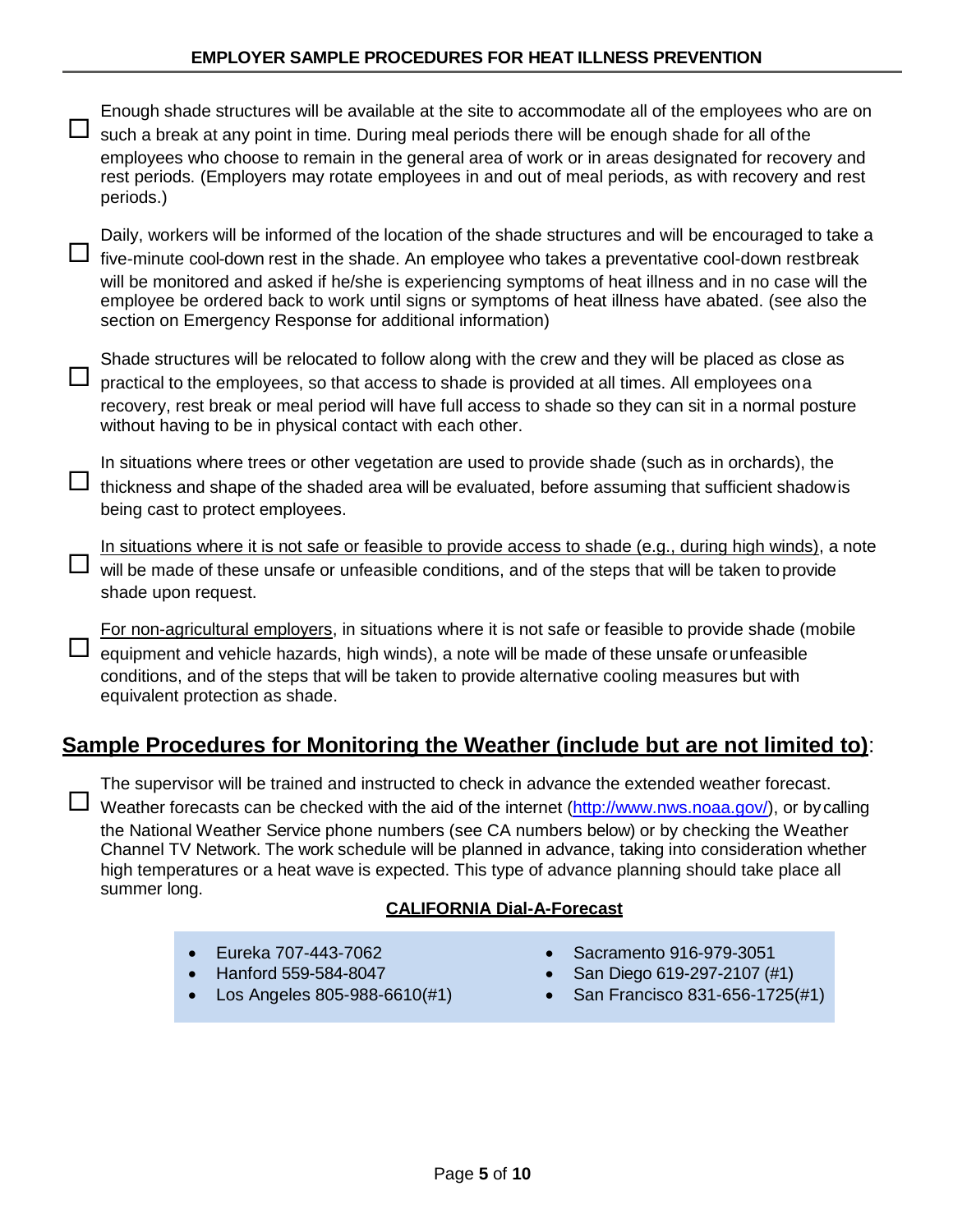| Prior to each workday, the forecasted temperature and humidity for the worksite will be reviewed and<br>will be compared against the National Weather Service Heat Index to evaluate the risk level for heat                                                                                                                                                                                                                                                                                                              |
|---------------------------------------------------------------------------------------------------------------------------------------------------------------------------------------------------------------------------------------------------------------------------------------------------------------------------------------------------------------------------------------------------------------------------------------------------------------------------------------------------------------------------|
| illness. Determination will be made of whether or not workers will be exposed at a temperature and<br>humidity characterized as either "extreme caution" or "extreme danger" for heat illnesses. It is important<br>to note that the temperature at which these warnings occur must be lowered as much as 15 degrees if<br>the workers under consideration are in direct sunlight.                                                                                                                                        |
| Prior to each workday, the supervisor will monitor the weather (using http://www.nws.noaa.gov/ or with<br>the aid of a simple thermometer, available at most hardware stores) at the worksite. This critical<br>weather information will be taken into consideration to determine when it will be necessary to make<br>modifications to the work schedule (such as stopping work early, rescheduling the job, working at night<br>or during the cooler hours of the day, increasing the number of water and rest breaks). |
| A thermometer will be used at the jobsite to monitor for sudden increases in temperature, and to ensure<br>that once the temperature exceeds 80 degrees Fahrenheit, shade structures will be opened and made<br>available to the workers. In addition, when the temperature equals or exceeds 95 degrees Fahrenheit,<br>additional preventive measures such as the High Heat Procedures will be implemented.                                                                                                              |

## **Sample Procedures for Handling a Heat Wave**:

For purposes of this section only, "heat wave" means any day in which the predicted high temperature for the day will be at least 80 degrees Fahrenheit **and** at least ten degrees Fahrenheit higher than the average high daily temperature in the preceding five days.

During a heat wave or heat spike, the work day will be cut short or rescheduled (example: conducted  $\Box$  at night or during cooler hours).

During a heat wave or heat spike, and before starting work, tailgate meetings will be held to review  $\Box$  the company heat illness prevention procedures, the weather forecast and emergency response. In addition, if schedule modifications are not possible, workers will be provided with an increased number of water and rest breaks and will be observed closely for signs and symptoms of heat illness.

Each employee will be assigned a "buddy" to be on the lookout for signs and symptoms of heat  $\Box$  illness and to ensure that emergency procedures are initiated when someone displays possible signs or symptoms of heat illness.

## **Sample High Heat Procedures (include but are not limited to)**:

## **High Heat Procedures are additional preventive measures that this company will use when the temperature equals or exceeds 95 degrees Fahrenheit.**

Effective communication by voice, direct observation (applicable for work crews of 20 or fewer),

 $\Box$  mandatory buddy system, or electronic means will be maintained so that employees at the worksite can contact a supervisor when necessary. If the supervisor is unable to be near the workers (to observe them or communicate with them), then an electronic device, such as a cell phone or text messaging device, may be used for this purpose if reception in the area is reliable.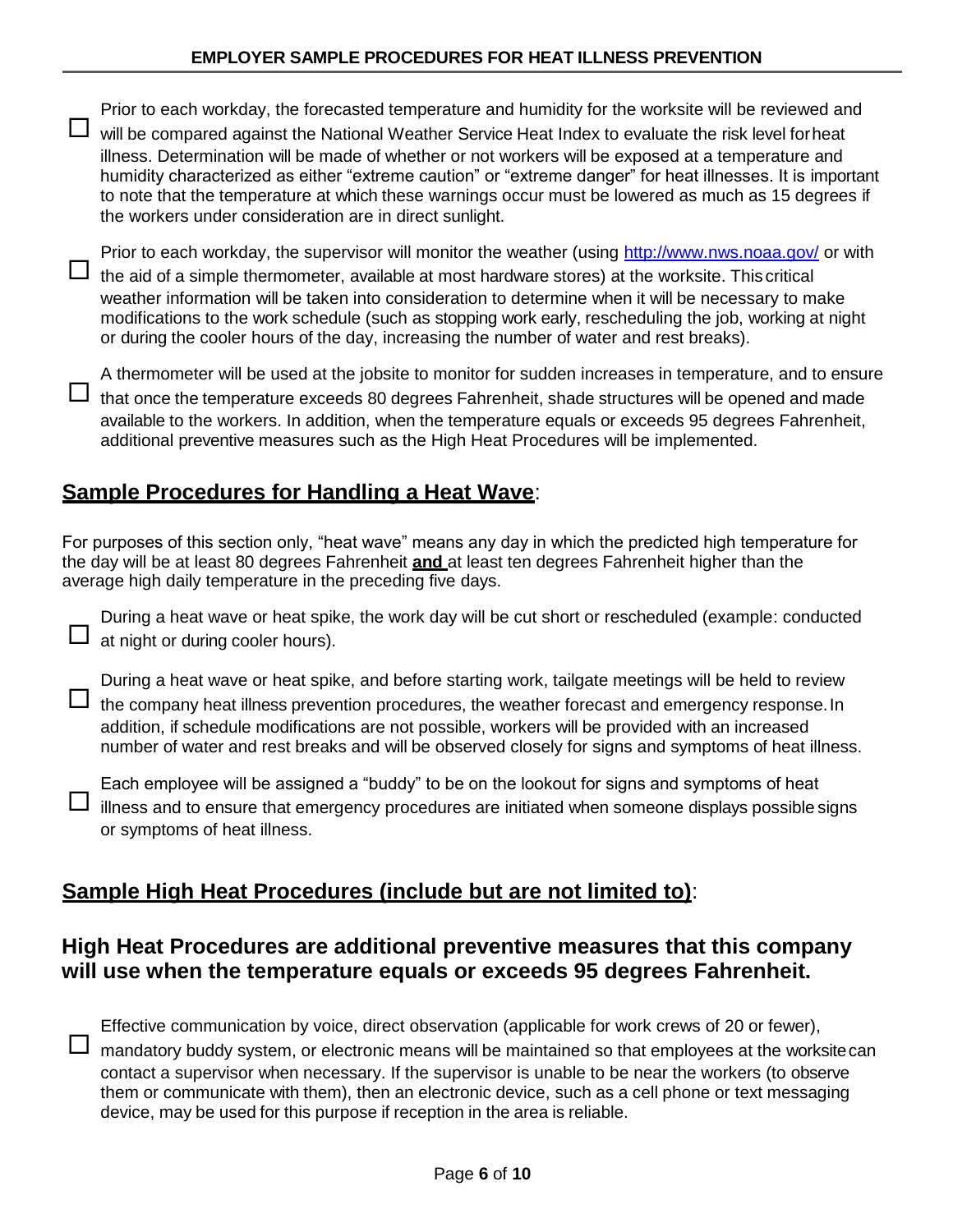| Frequent communication will be maintained with employees working by themselves or in smaller groups<br>(keep tabs on them via phone or two-way radio), to be on the lookout for possible symptoms of heat<br>illness. The employee(s) will be contacted regularly and as frequently as possible throughout the day,<br>since an employee in distress may not be able to summon help on his or her own.                                                                                                                                                                      |
|-----------------------------------------------------------------------------------------------------------------------------------------------------------------------------------------------------------------------------------------------------------------------------------------------------------------------------------------------------------------------------------------------------------------------------------------------------------------------------------------------------------------------------------------------------------------------------|
| Effective communication and direct observation for alertness and/or signs and symptoms of heat illness<br>will be conducted frequently. When the supervisor is not available, a designated alternate responsible<br>person must be assigned to look for signs and symptoms of heat illness. If a supervisor, designated<br>observer, or any employee reports any signs or symptoms of heat illness in any employee, the<br>supervisor or designated person will take immediate action commensurate with the severity of the<br>illness (see Emergency Response Procedures). |
| Employees will be reminded constantly throughout the work shift to drink plenty of water and take<br>preventative cool-down rest breaks when needed.                                                                                                                                                                                                                                                                                                                                                                                                                        |
| In addition to the High Heat Procedures listed above, the following High Heat Procedures apply only to<br>agricultural work sites.                                                                                                                                                                                                                                                                                                                                                                                                                                          |
| When the temperature equals or exceeds 95 degrees, employees will be provided one 10-minute<br>"preventative cool-down rest period" every 2 hours. During the first 8 hours of a shift, the cool-down<br>periods may be provided at the same time as the rest periods already required by Industrial Welfare<br>Commission Order No. 14.                                                                                                                                                                                                                                    |
| Employees working longer than 8 hours will be provided an additional 10-minute cool-down rest period<br>every 2 hours. For example, if the shift extends beyond 8 hours, an additional rest period is required<br>at the end of the 8 <sup>th</sup> hour of work. If the shift extends beyond 10 hours, another is required and the end<br>of the 10 <sup>th</sup> hour, and so on.                                                                                                                                                                                         |
| All employees will be required to take the cool-down rest periods and merely offering the opportunity for<br>a break is not enough.                                                                                                                                                                                                                                                                                                                                                                                                                                         |
| Once the temperature equals or exceeds 95 degrees, records will be kept documenting the fact that<br>mandatory cool-down rest periods are provided and taken.                                                                                                                                                                                                                                                                                                                                                                                                               |
| Sample Procedures for Acclimatization (include but are not limited to):                                                                                                                                                                                                                                                                                                                                                                                                                                                                                                     |
| Acolimptization is the temperary and aredual physiological ebones in the body that cooure when the                                                                                                                                                                                                                                                                                                                                                                                                                                                                          |

Acclimatization is the temporary and gradual physiological change in the body that occurs when the environmentally induced heat load to which the body is accustomed is significantly and suddenly exceeded by sudden environmental changes. In more common terms, the body needs time to adapt when temperatures rise suddenly, and an employee risks heat illness by not taking it easy when a heat wave strikes or when starting a new job that exposes the employee to heat to which the employee's body hasn't yet adjusted.

Inadequate acclimatization can be significantly more perilous in conditions of high heat and physical stress. Employers are responsible for the working conditions of their employees, and they must act effectively when conditions result in sudden exposure to heat their employees are not used to.

The weather will be monitored daily. The supervisor will be on the lookout for sudden heat wave(s), or increases in temperatures to which employees haven't been exposed to for several weeks orlonger.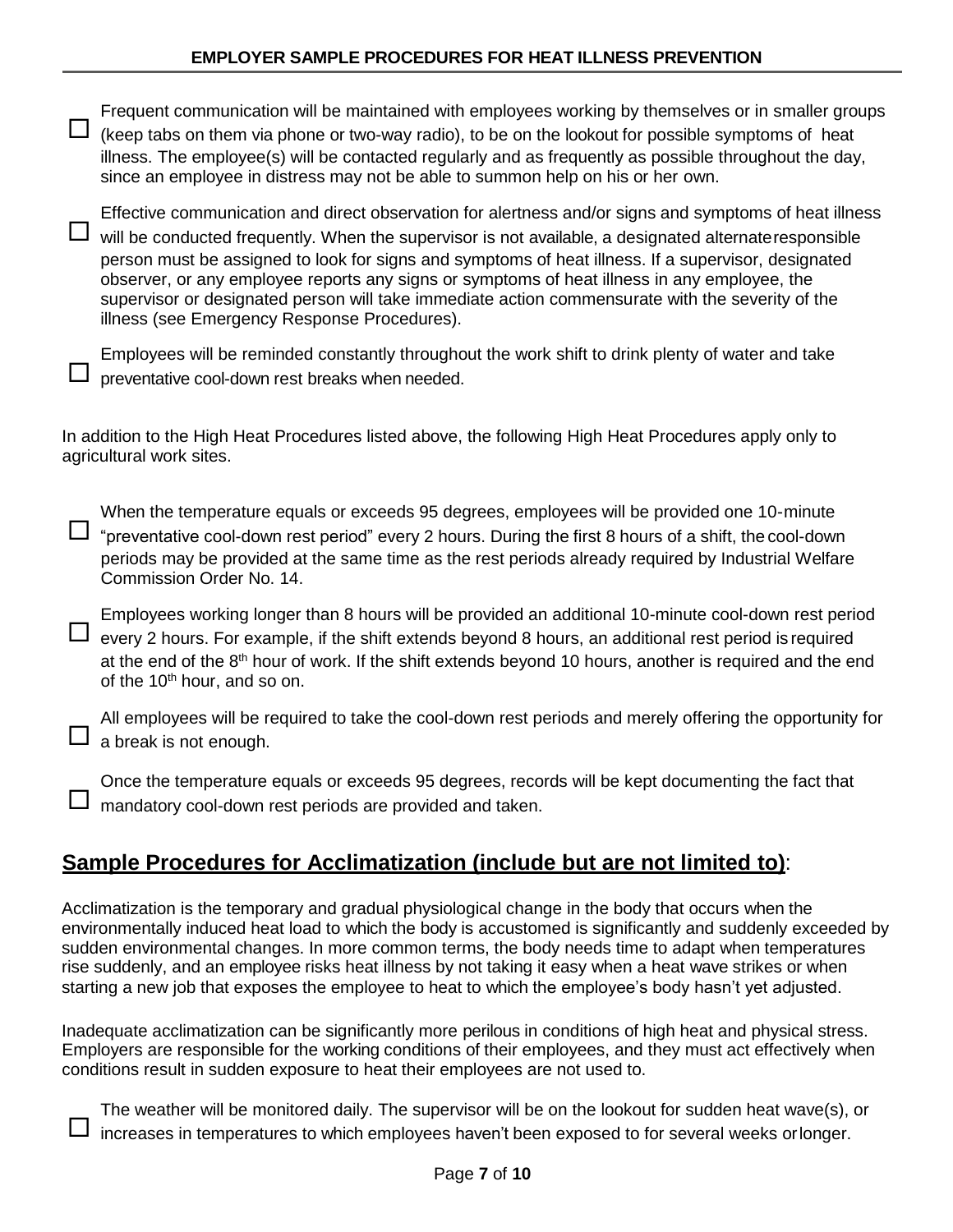

When an employee is showing symptoms of possible heat illness, steps will be taken immediately to keep the stricken employee cool and comfortable once emergency service responders have been called (to reduce the progression to more serious illness). Under no circumstances will the affected employee be left unattended.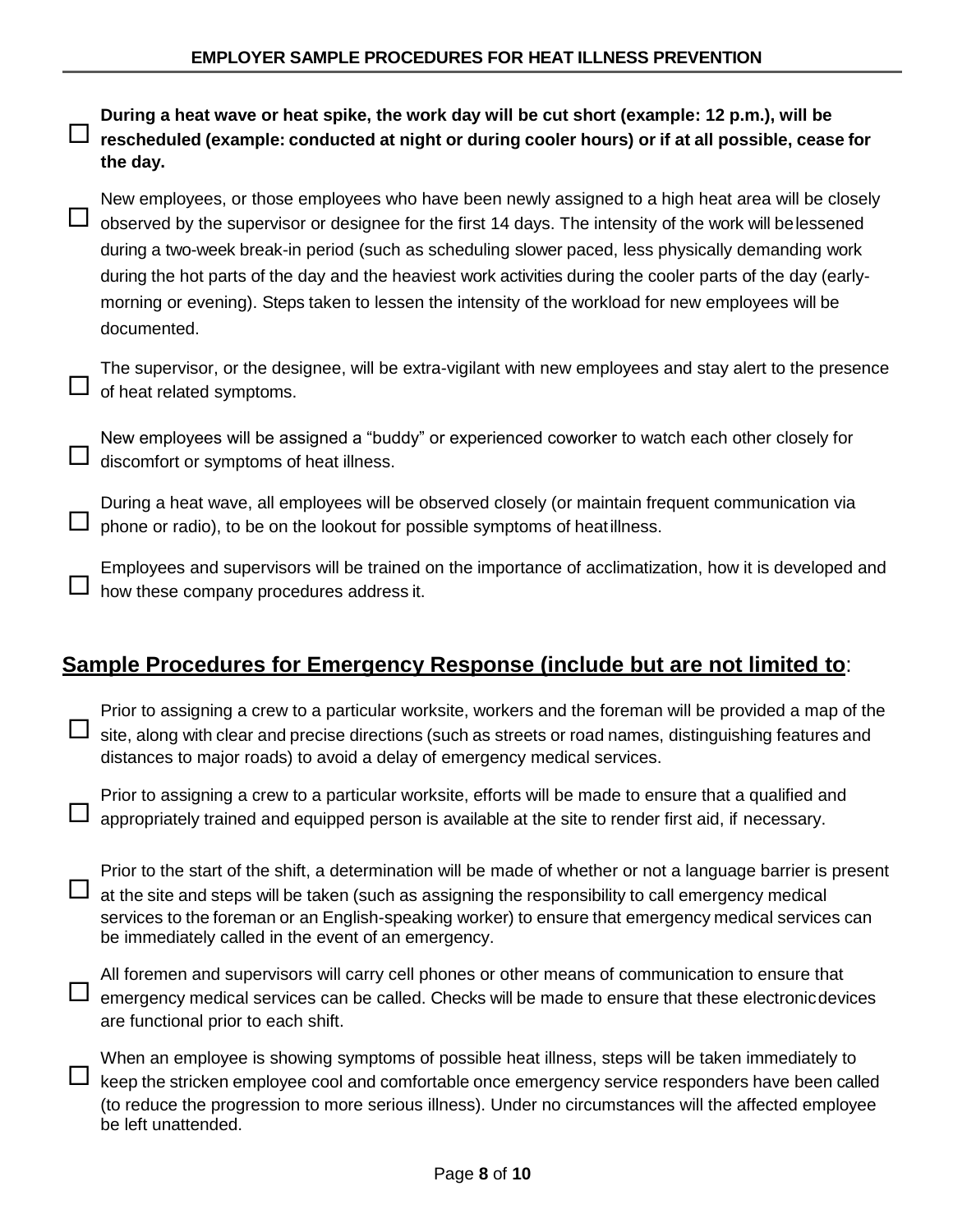| At remote locations such as rural farms, lots or undeveloped areas, the supervisor will designate an<br>employee or employees to physically go to the nearest road or highway where emergency responders<br>can see them. If daylight is diminished, the designated employee(s) shall be given reflective vest or<br>flashlights in order to direct emergency personnel to the location of the worksite, which may not be<br>visible form the road or highway.                                                                                                                                                                                                                                     |
|----------------------------------------------------------------------------------------------------------------------------------------------------------------------------------------------------------------------------------------------------------------------------------------------------------------------------------------------------------------------------------------------------------------------------------------------------------------------------------------------------------------------------------------------------------------------------------------------------------------------------------------------------------------------------------------------------|
| During a heat wave or hot temperatures, workers will be reminded and encouraged to immediately report<br>to their supervisor any signs or symptoms they are experiencing.                                                                                                                                                                                                                                                                                                                                                                                                                                                                                                                          |
| Employees and supervisors training will include every detail of these written emergency procedures.                                                                                                                                                                                                                                                                                                                                                                                                                                                                                                                                                                                                |
| <b>Sample Procedures for Handling a Sick Employee:</b>                                                                                                                                                                                                                                                                                                                                                                                                                                                                                                                                                                                                                                             |
| When an employee displays possible signs or symptoms of heat illness, a trained first aid worker<br>or supervisor will check the sick employee and determine whether resting in the shade and<br>drinking cool water will suffice or if emergency service providers will need to be called. A sick<br>worker will not be left alone in the shade, as he or she can take a turn for theworse!                                                                                                                                                                                                                                                                                                       |
| When an employee displays possible signs or symptoms of heat illness and no trained first aid worker or<br>supervisor is available at the site, emergency service providers will be called.                                                                                                                                                                                                                                                                                                                                                                                                                                                                                                        |
| Emergency service providers will be called immediately if an employee displays signs or<br>symptoms of heat illness (decreased level of consciousness, staggering, vomiting,<br>disorientation, irrational behavior, incoherent speech, convulsions, red and hot face), does not<br>look OK or does not get better after drinking cool water and resting in the shade. While the<br>ambulance is in route, first aid will be initiated (cool the worker: place the worker in the shade,<br>remove excess layers of clothing, place ice pack in the armpits and groin area and fan the<br>victim). Do not let a sick worker leave the site, as they can get lost or die before reaching a hospital! |
| If an employee does not look OK and displays signs or symptoms of severe heat illness (decreased<br>level of consciousness, staggering, vomiting, disorientation, irrational behavior, incoherent speech,<br>convulsions, red and hot face), and the worksite is located more than 20 minutes away from a hospital,<br>call emergency service providers, communicate the signs and symptoms of the victim and request Air<br>Ambulance.                                                                                                                                                                                                                                                            |
| <b>Sample Procedures for Employee and Supervisory Training (include but are not</b><br>limited to):                                                                                                                                                                                                                                                                                                                                                                                                                                                                                                                                                                                                |

To be effective, training must be understood by employees and given in a language the employees understand. All employers must maintain records of the training showing the date of training, who performed the training, who attended training and subject(s) covered.



Supervisors will be trained prior to being assigned to supervise other workers. Training will include this  $\Box$  company's written procedures and the steps supervisors will follow when employees' exhibitsymptoms consistent with heat illness.